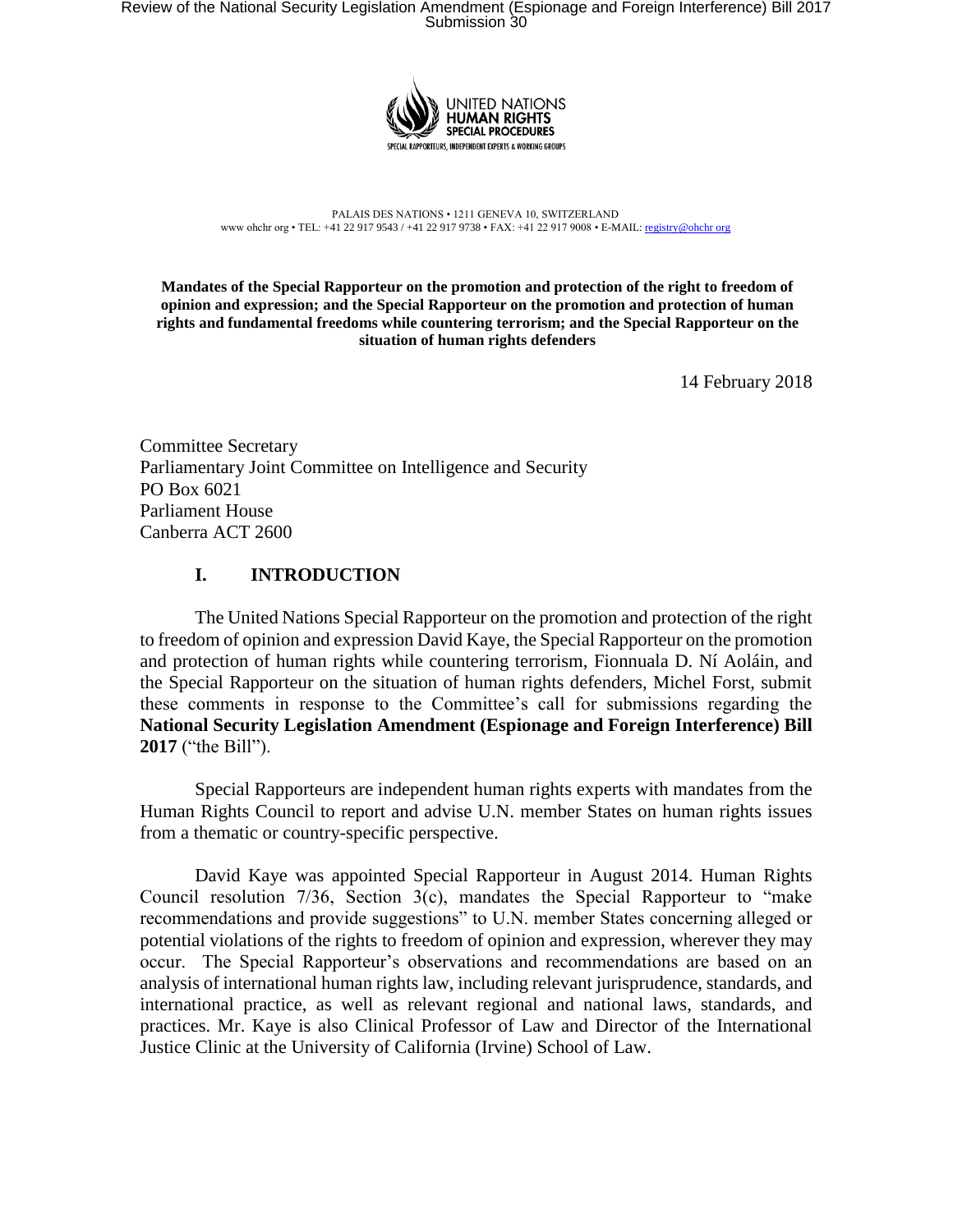Fionnuala D. Ní Aoláin was appointed Special Rapporteur in August 2017. Under Human Rights Council Resolution 15/15, the Special Rapporteur has been invited to gather, request, receive and exchange information on alleged violations of human rights and fundamental freedoms while countering terrorism, and to report regularly to the Human Rights Council and General Assembly about, *inter alia*, identified good policies and practices, as well as existing and emerging challenges and present recommendations on ways and means to overcome them. Ms. Ní Aoláin is also University Regents Professor at the University of Minnesota; holder of the Robina Chair in Law, Public Policy, and Society; and faculty director of the Human Rights Center at the University of Minnesota Law School. She is an internationally renowned expert on emergency powers, conflict regulation, transitional justice, and sex-based violence in times of war.

Michel Forst was appointed Special Rapporteur in June 2014. The mandate on the situation of human rights defenders was established in 2000 by the Commission on Human Rights to support implementation of the 1998 Declaration on human rights defenders. In 2014, with resolution 25/18, the Human Rights Council decided to continue the mandate on human rights defenders for a consecutive period of three years. Mr. Forst has conducted comprehensive surveys and case studies of the risks faced by human rights defenders and activists worldwide, including the threats posed by overbroad national security laws and associated threats of intimidation, harassment and reprisal.

## **II. SUMMARY**

We are concerned that the Bill, particularly those offenses pertaining to "inherently harmful information," information that harms Australia's interests, and espionage, are inconsistent with Australia's obligations under Article 19 of the International Covenant on Civil and Political Rights and related human rights standards. In particular, we are gravely concerned that the Bill would impose draconian criminal penalties on expression and access to information that is central to public debate and accountability in a democratic society. For example, several offences under the Bill would not only penalize disclosures of government information in the public interest, but also expose journalists, activists, and academics that merely *receive* such information to criminal liability. Such extensive criminal prohibitions, coupled with the threat of lengthy custodial sentences and the lack of meaningful defenses, are likely to have a disproportionate chilling effect on the work of journalists, whistleblowers, and activists seeking to hold the government accountable to the public. We urge the Committee to reconsider the Bill in line with the human rights standards outlined below, as well as our recommendations based on these standards.

### **III. INTERNATIONAL HUMAN RIGHTS FRAMEWORK FOR ASSESSING THE BILL'S COMPLIANCE WITH THE RIGHT TO INFORMATION AND FREEDOM OF EXPRESSION**

Before explaining our concerns with the Bill, we wish to stress your government's obligations under Article 19 of the International Covenant on Civil and Political Rights ("the Covenant"), ratified by Australia on 13 Aug 1980.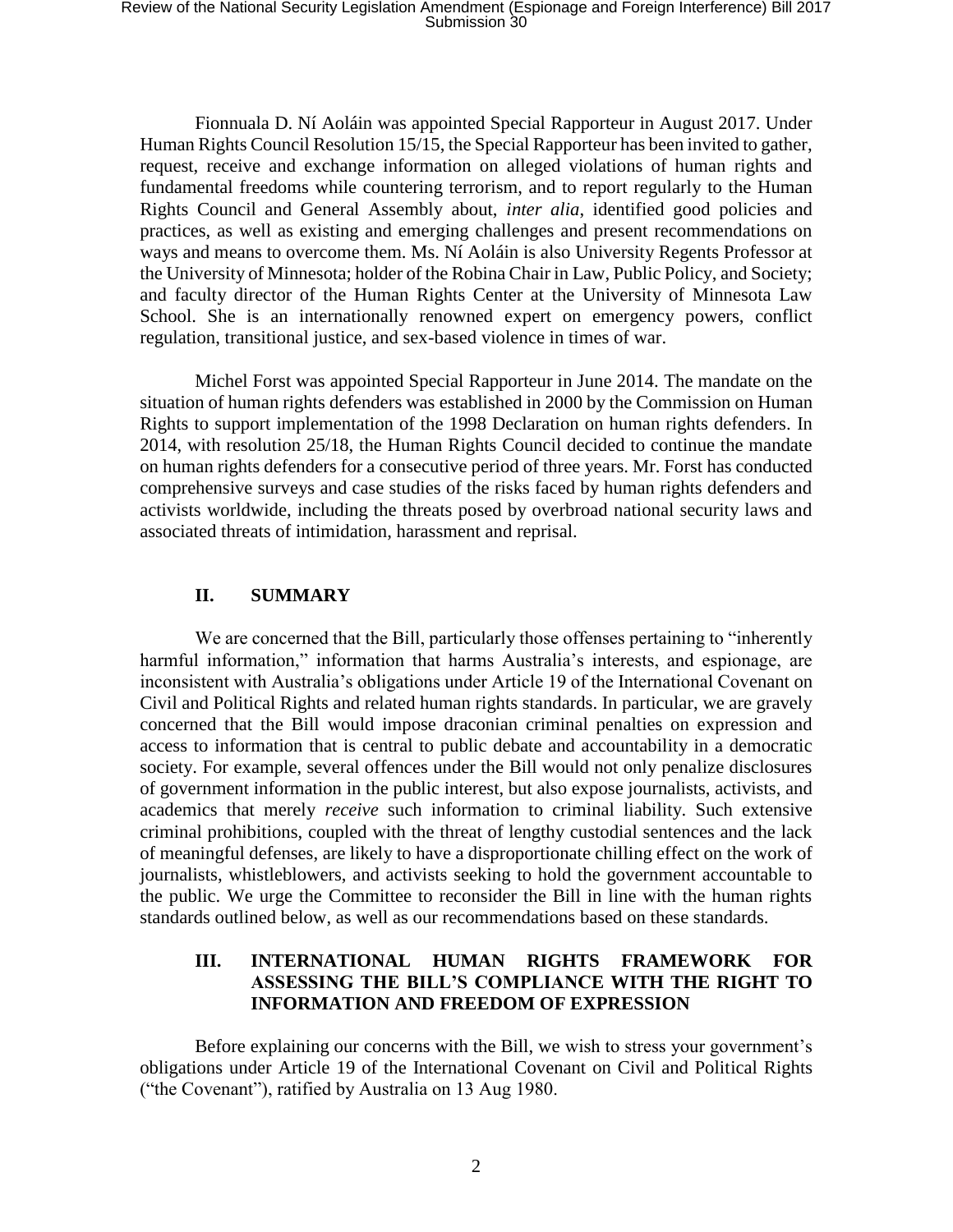Article 19(1) of the Covenant establishes the right to freedom of opinion without interference. Article 19(2) establishes State Parties' obligations to respect and ensure "the right to freedom of expression," which includes the "freedom to seek, receive and impart information and ideas of all kinds, regardless of frontiers, either orally, in writing or in print, in the form of art, or through any other media of his choice."

Under Article 19(3), restrictions on the right to freedom of expression must be "provided by law", and necessary "for respect of the rights or reputations of others" or "for the protection of national security or of public order (*ordre public*), or of public health and morals". Permissible restrictions on the internet are the same as those offline.<sup>1</sup>

<span id="page-2-1"></span>Since Article 19(2) "promotes so clearly a right to information of all kinds," this indicates that "States bear the burden of justifying any withholding of information as an exception to that right."<sup>2</sup> The Human Rights Committee has also emphasized that limitations should be applied strictly so that they do "not put in jeopardy the right itself."<sup>3</sup>

<span id="page-2-2"></span>Under the Article 19(3) requirement of legality, it is not enough that restrictions on the right to information are formally enacted as domestic laws or regulations. Instead, restrictions must also be sufficiently clear, accessible and predictable.<sup>4</sup>

<span id="page-2-0"></span>The requirement of necessity also implies an assessment of the proportionality of restrictions, with the aim of ensuring that restrictions "target a specific objective and do not unduly intrude upon the rights of targeted persons."<sup>5</sup> The ensuing interference with third parties' rights must also be limited and justified in the interest supported by the intrusion.<sup>6</sup> Finally, the restrictions must be "the least intrusive instrument among those

6

*Id.*

 $\mathbf{1}$ <sup>1</sup> Human Rights Council, Report of the Spec. Rapporteur on the Promotion and Protection of the Right to Freedom of Opinion and Expression, Frank La Rue, A/HRC/17/27, ¶ 69, *available at* 

http://www2.ohchr.org/english/bodies/hrcouncil/docs/17session/A.HRC.17.27 en.pdf.

<sup>&</sup>lt;sup>2</sup> General Assembly, Report of the Spec. Rapporteur on the Promotion and Protection of the Right to Freedom of Opinion and Expression, David Kaye, A/70/361, ¶ 8 ("A/70/361"), *available at*

http://www.un.org/en/ga/search/view doc.asp?symbol=A/70/361.

<sup>3</sup> U.N. Human Rights Comm., General Comment No. 34, Article 19: Freedoms of opinion and expression, U.N. Doc. CCPR/C/GC/34, ¶21 (September 12, 2011) ("General Comment 34"), *available at* http://www2.ohchr.org/english/bodies/hrc/docs/gc34.pdf.

<sup>4</sup> *Id.*, at para. 25.

<sup>&</sup>lt;sup>5</sup> Human Rights Council, Report of the Spec. Rapporteur on the Promotion and Protection of the Right to Freedom of Opinion and Expression, David Kaye, A/HRC/29/32, ¶ 35; *see also* U.N. Human Rights Comm., General Comment No. 27, Freedom of movement (Art. 12), U.N. Doc. CCPR/C/21/Rev.1/Add.9 (Nov 2, 1999) ("General Comment 27"), *available at* http://tbinternet.ohchr.org/ layouts/treatybodyexternal/Download.aspx?symbolno=CCPR %2fC%2f21%2fRev.1%2fAdd.9&Lang=en.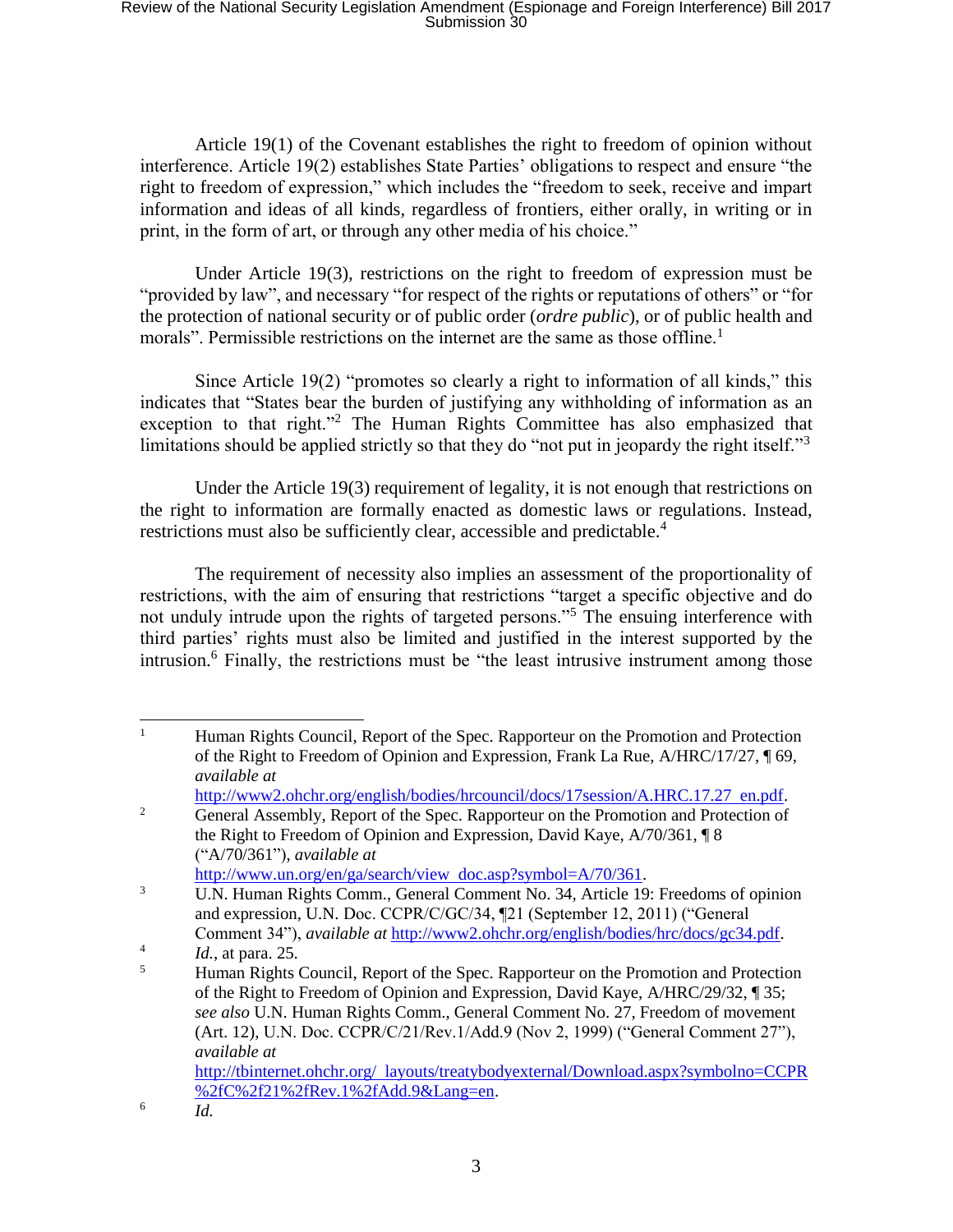# Review of the National Security Legislation Amendment (Espionage and Foreign Interference) Bill 2017 Submission 30

which might achieve the desired result."<sup>7</sup> In the context of the right to information, disclosures "must be shown to impose a specific risk of harm to a legitimate State interest that outweighs the public's interest in the information to be disclosed."<sup>8</sup>

Although Article 19(3) recognizes "national security" as a legitimate aim, the Human Rights Council has stressed "the need to ensure that invocation of national security, including counter-terrorism, is not used unjustifiably or arbitrarily to restrict the right to freedom of opinion and expression."<sup>9</sup> The U.N. Security Council and the General Assembly have also repeatedly emphasized that States should ensure that any measures taken to combat terrorism and violent extremism, including incitement of and support for terrorist acts, comply with all of their obligations under international law, in particular international human rights law, refugee law, and humanitarian law.<sup>10</sup>

In this regard, the Special Rapporteur on freedom of expression has concluded that national security considerations should be "limited in application to situations in which the interest of the whole nation is at stake, which would thereby exclude restrictions in the sole interest of a Government, regime, or power group."<sup>11</sup> Additionally, States should "demonstrate the risk that specific expression poses to a definite interest in national security or public order, that the measure chosen complies with necessity and proportionality and is the least restrictive means to protect the interest, and that any restriction is subject to independent oversight."<sup>12</sup>

In the context of treason and espionage laws, the Human Rights Committee, the body charged with monitoring implementation of the Covenant, has stated that States parties must take "[e]xtreme care" to ensure that they comply with the strict requirements of Article 19(3).<sup>13</sup> In particular, "[i]t is not compatible with paragraph 3 ... to invoke such laws to suppress or withhold from the public information of legitimate public interest that does not harm national security or to prosecute journalists, researchers, environmental activists, human rights defenders, or others, for having disseminated such information."<sup>14</sup>

ny.un.org/doc/UNDOC/GEN/G17/191/12/PDF/G1719112.pdf?OpenElement.

 $\boldsymbol{7}$  $\frac{7}{8}$  General Comment 27, *supra* n. [5,](#page-2-0) at \[14.

 $\frac{8}{9}$  A/70/361, *supra* **n.** [2,](#page-2-1) at  $\P$  10.

<sup>9</sup> Human Rights Council, U.N. Doc. A/HRC/7/36 (Mar. 28, 2008), *available at* http://ap.ohchr.org/documents/E/HRC/resolutions/A HRC RES 7 36.pdf; *see also* Human Rights Council, U.N. Doc. A/HRC/35/34 (Jul. 13 2017), *available at* https://documents-dds-

<sup>10</sup> *See* S/RES/1373 (2001); S/RES/1456 (2003); S/RES/1566 (2004); S/RES/1624 (2005); S/RES/ 2178 (2014), S/RES/ 2341 (2017), S/RES/ 2354 (2017), S/RES/ 2368 (2017), S/RES/ 2370 (2017), S/RES/ 2395 (2017) and 2396 (2017*)*; A/RES/49/60 (1994); A/RES/51/210 (1996); A/RES/72/123 (2017); A/RES/72/180 (2017). We can provide the full text of these resolutions at your request.

<sup>&</sup>lt;sup>11</sup> General Assembly, Report of the Spec. Rapporteur on the Promotion and Protection of the Right to Freedom of Opinion and Expression, David Kaye, A/71/373, ¶18, *available at* https://undocs.org/A/71/373.

 $\frac{12}{13}$  *Id.* 

<sup>13</sup> General Comment 34, *supra* n. [3,](#page-2-2) at ¶ 30.

<sup>14</sup> *Id.*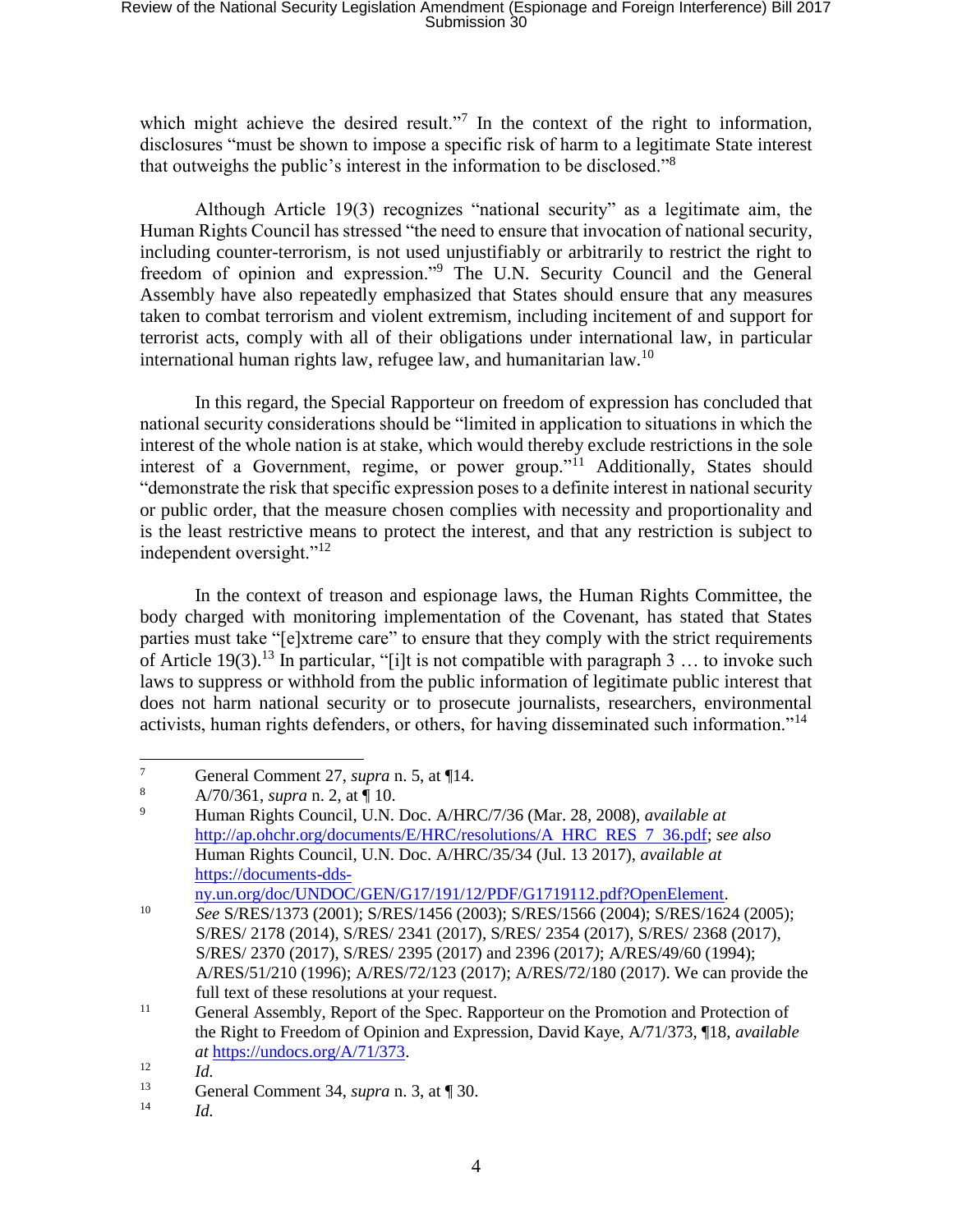## **IV. CONCERNS REGARDING THE BILL UNDER INTERNATIONAL HUMAN RIGHTS LAW**

In light of these standards, we are gravely concerned that the Bill may violate your government's obligations under Article 19 of the Covenant in the following ways:

## *Concerns regarding the criminalization of handling "inherently harmful information"*

Section 122.1, Schedule 2, would create new offences related to "inherently harmful information." The overbroad definitions of "inherently harmful information" and prohibited conduct concerning such information – coupled with the lack of harm and knowledge requirements – raise concern that these offences unduly interfere with the right to freedom of expression.

*Vague and overbroad definition of "inherently harmful information"* 

Section 121.1(1) defines "inherently harmful information" to include, "security classified information," "information the communication of which would, or could reasonably be expected to, damage the security or defence of Australia," "information that was provided by a person to the Commonwealth or an authority of the Commonwealth in order to comply with an obligation under a law or otherwise by compulsion of law," and "information related to the operations, capabilities or technologies of, or methods or sources used by, a domestic or foreign law enforcement agency."

Based on our understanding of the text of this Bill and how it would relate to preexisting laws, policies, and regulations, the definition specified in Section 121.1(1) would include the following types of information:

"Security classified information" that encompasses any information classified based on information security management guidelines published by the Attorney General's Department, which are implemented and enforced without judicial review or oversight;

Commonwealth-related information that encompasses a wide range of governmental affairs, including information pertaining to the Therapeutic Goods Administration, the Australian Competition and Consumer Commission, and the Australian Securities and Investment Commission, among other regulatory agencies; and

Information concerning domestic law enforcement agencies that citizens would have a right to access under the Freedom of Information Act and other domestic laws, including information pertaining to unlawful law enforcement methods or procedures.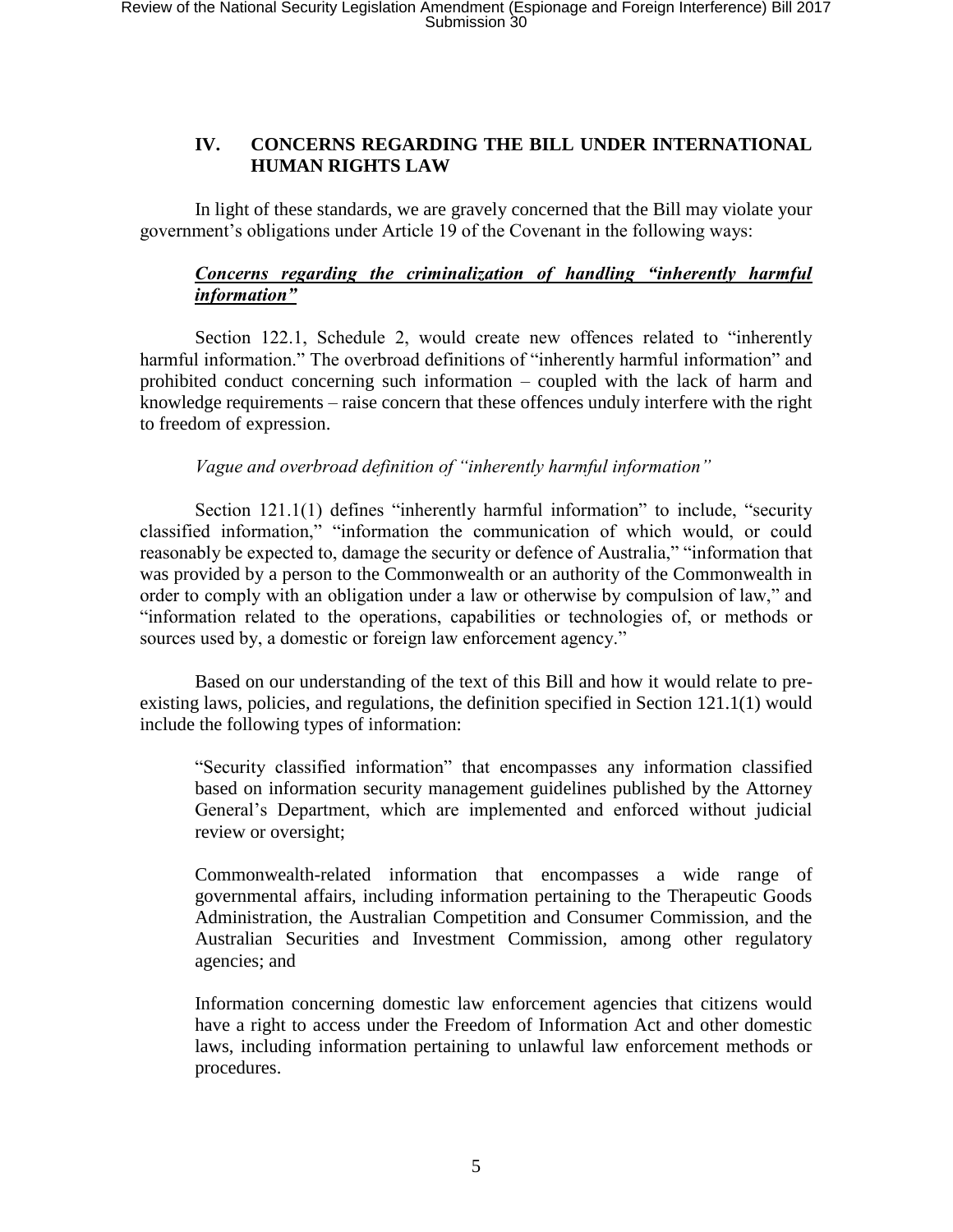In other words, the current definition of "inherently harmful information" potentially encompasses information bearing inappropriate classification markers, information submitted to government agencies or regulators that have little or no connection to national security or public safety, and even information that individuals may successfully request for under other domestic laws, such as the Freedom of Information Act.

Furthermore, under existing law, "information" is also defined as information of any kind, whether true or false, or in material form or not, and includes opinions and reports of conversations.

The sweepingly broad scope of information that would expose individuals to liability for offences under Section 122.1 raises concern that they fail to provide sufficient guidance to both subjects and enforcers of the law, and are in any event disproportionate to any legitimate governmental aim.

*Vague and overbroad definition of conduct concerning "inherently harmful information"* 

Exacerbating these concerns is the scope of conduct that would qualify as improper handling of information.

Section 122.1(1) would make it an offence to communicate (i.e. "publish and make available") inherently harmful information, with a penalty of 15 years imprisonment.

Section 122.1(2) would make it an offence to "deal" with inherently harmful information. A person "deals" with such information if he "receives or obtains it," "collects it," "possesses it," "makes a record of it," "copies it," "alters it," "conceals it," and communicates it. The penalty is 5 years imprisonment.

The wording of these provisions raises concern that the mere *receipt* of such information – and even opinions or reports about such information, accurate or not – would be subject to criminal penalty.

#### *Lack of harm and knowledge requirements*

These provisions also would not require a showing that the person intended to cause harm, would likely cause harm, or did in fact cause harm to legitimate State or public interests.

Additionally, there is no requirement under these provisions that the person knows, or should have known, that the information at issue falls within the definition of "inherently harmful information."

The lack of any requirement to demonstrate actual or threatened harm exacerbates concerns of legality, necessity, and proportionality. Furthermore, the imposition of strict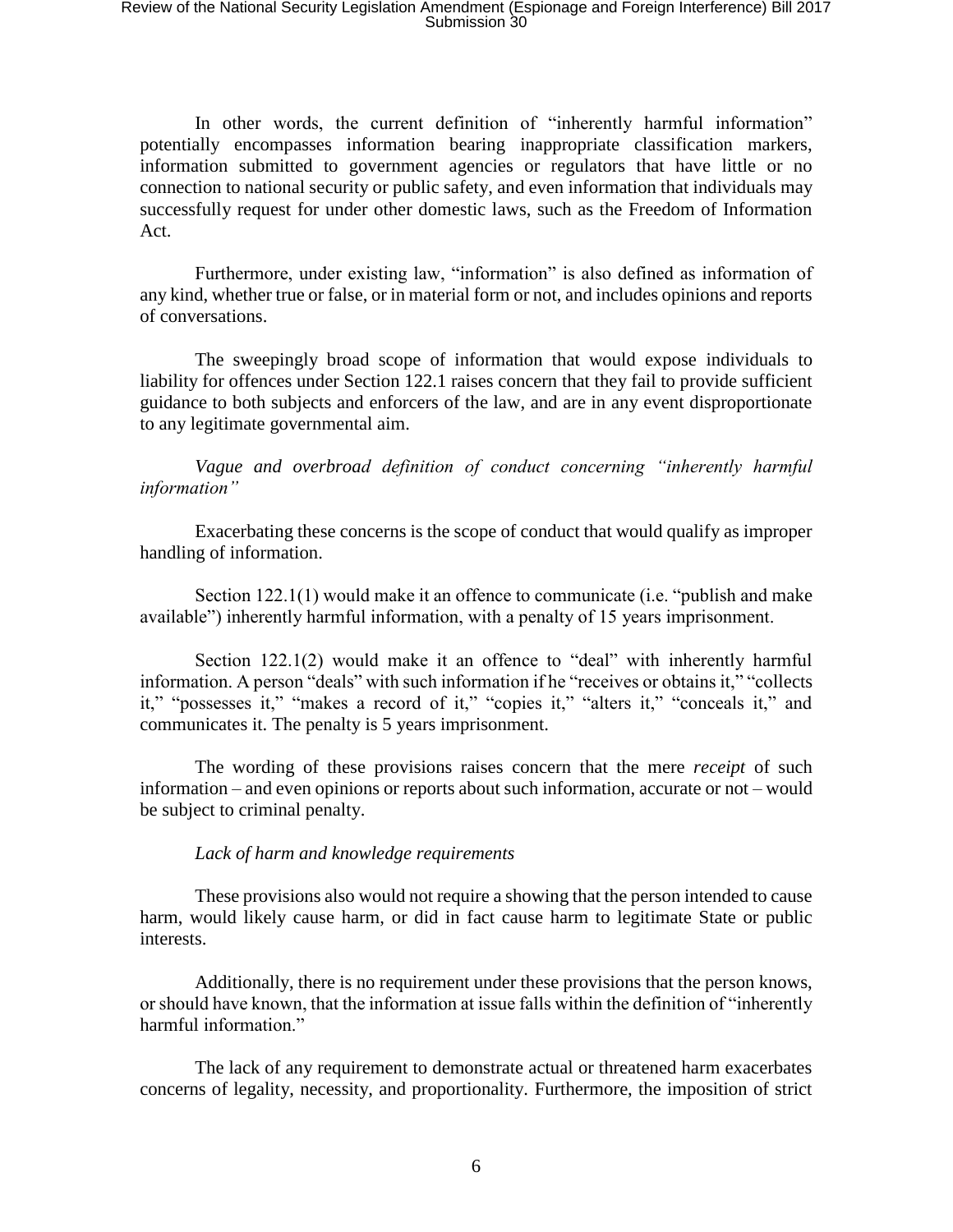liability imputes knowledge that information is "inherently harmful," even though the current scope of such information is vaguely defined and potentially contradicts other domestic laws.

## *Concerns regarding the criminalization of handling of information that harms Australia's interests*

Our concerns regarding this category of offences are similar to those outlined above. Section 122.2 makes it an offense to "communicate" or "deal" with information that "causes harm to Australia's interests," or "will or is likely to cause harm to Australia's interests."

Taken to their logical conclusion, the definitions of "communicate", "deal," and "information," which are the same as Section 122.1, create a number of concerning scenarios. For example, any person who publicly states an *opinion* that is construed as harmful to Australia's interests could be liable to prosecution. The mere receipt of these opinions, or any other information considered harmful to Australia's interests, could also be prosecuted.

Even though these offences establish a harm requirement, the broad definition of what constitutes "harm to Australia's interests" heightens concerns of overreach. Section 121.1 defines "harm to Australia's interests" to include harm or prejudice to Australia's international relations "in any way," relations between "the Commonwealth and a State or Territory," "the health or safety of the public," or "a section of the public."

As a result, these offenses impose severe criminal sanctions to protect a broad range of asserted government interests, without consideration of the seriousness of the interest harmed, the degree of harm caused or threatened, and related contextual factors. This categorical reliance on criminal sanctions – as opposed to administrative or civil proceedings in less serious circumstances – also heightens concern that these offences are more intrusive than necessary.

#### *Concerns regarding new espionage offences*

We are also concerned that the Bill establishes espionage offences that are overbroad. Section 91.1(2), Schedule 1, would make it an offence for a person to "deal" with information in a way that makes it available to a foreign principal if that person is "reckless" as to whether his or her conduct will "prejudice Australia's national security" or "advantage the national security of a foreign country." The penalty is 25 years' imprisonment.

Section 91.2(2) would make it an offence for a person to "deal" with information in a way that makes it available to a foreign principal if that person is "reckless" as to whether his or her conduct will "prejudice Australia's national security." The penalty is 20 years' imprisonment.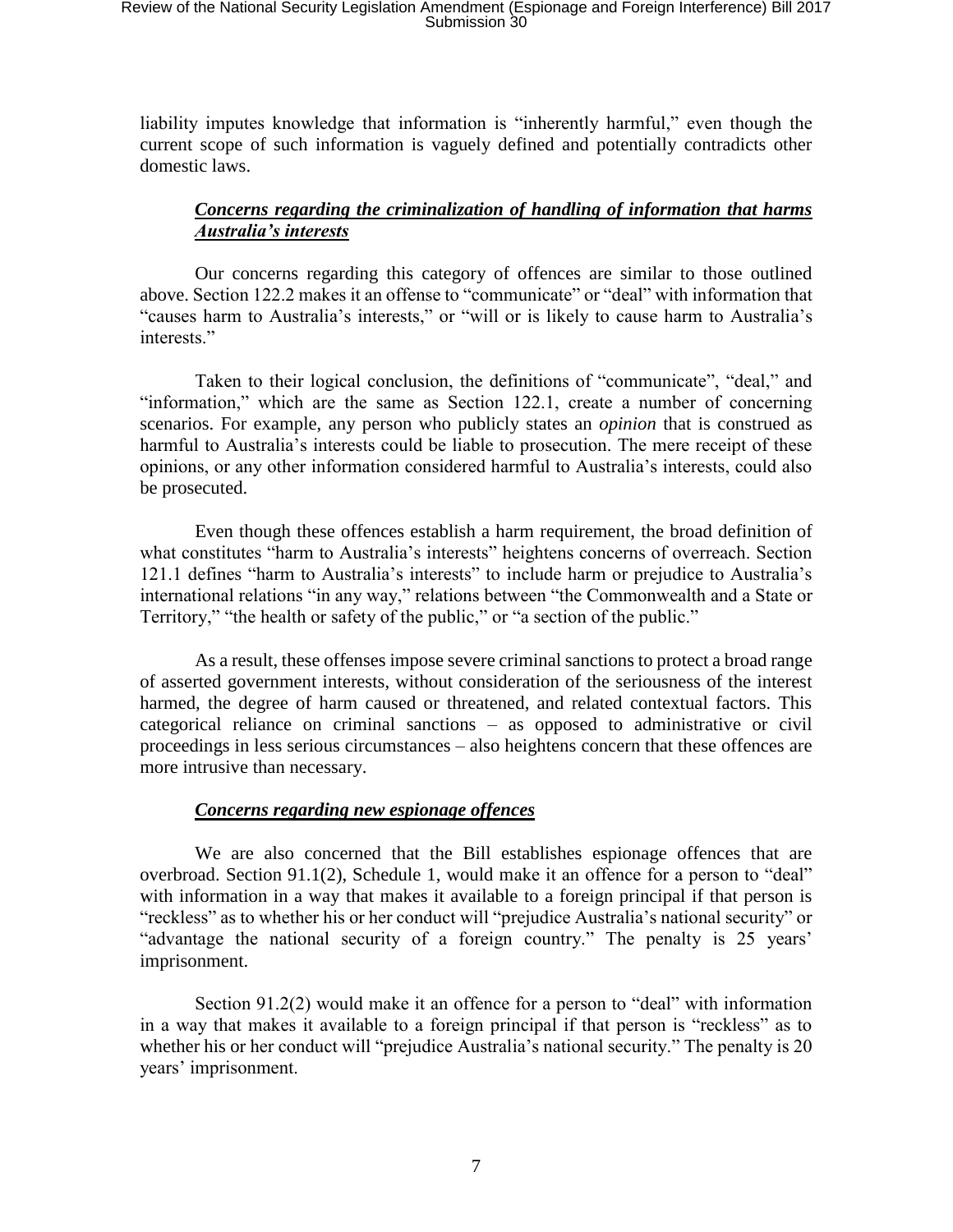Section 91.3 would make it an offence to "deal" with information that "concerns Australia's national security" in a way that makes it available to a foreign principal. The penalty is 20 years' imprisonment.

This category of offences penalizes information disclosures only when they implicate national security. However, Section 90.4 of the Bill contains a particularly broad definition of national security, which includes not only protecting Australia from threats to its defence and territorial integrity, espionage, sabotage, terrorism, political violence, and foreign interference, but also "the country's political, military or economic relations with another country or other countries". Adopting such a sweeping definition broadens the scope of related offenses while conferring far-reaching discretion on the government.

Furthermore, the lack of specificity regarding information disclosures that will "prejudice" or "concern" Australia's national security, or "advantage" the national security of a foreign country, fails to establish a direct and immediate connection between the expression and the threat. Accordingly, these offences raise the possibility that any person who publicly communicates or receives information deemed politically controversial or sensitive could be prosecuted for espionage.

### *Concerns regarding lack of adequate defenses*

Against this broad scope of offences, the limited defenses offered do not sufficiently mitigate the legality, necessity, and proportionality concerns raised above.

Section 122.5(4) establishes a defense against prosecution for information communicated in accordance with the Public Interest Disclosure Act of 2013 ("PIDA"). However, PIDA is only available to public officials, and in any event do not appear to apply to the wide range of conduct that would be classified as "dealing" with information (including mere receipt of information).

The other defense against prosecution, established under Section 122.5(6), is limited to persons whom have "dealt with or held information … in the public interest … and … in the person's capacity as a journalist engaged in fair and accurate reporting." The wording of this defense raises concern that the government will have broad discretion over what is considered "fair and accurate," including the legitimacy of reporting that is controversial or critical of the government, government policies or government officials.

Neither defense protects other categories of individuals who are likely to receive or disclose information in the public interest, such as activists, human rights organizations and defenders, and academics.

We are concerned that the cumulative effect of these restrictions, coupled with the lack of meaningful defenses, will disproportionately restrict disclosures of governmentrelated information that is nevertheless in the public interest, particularly disclosures that draw critical public scrutiny to government fraud, waste, and abuse.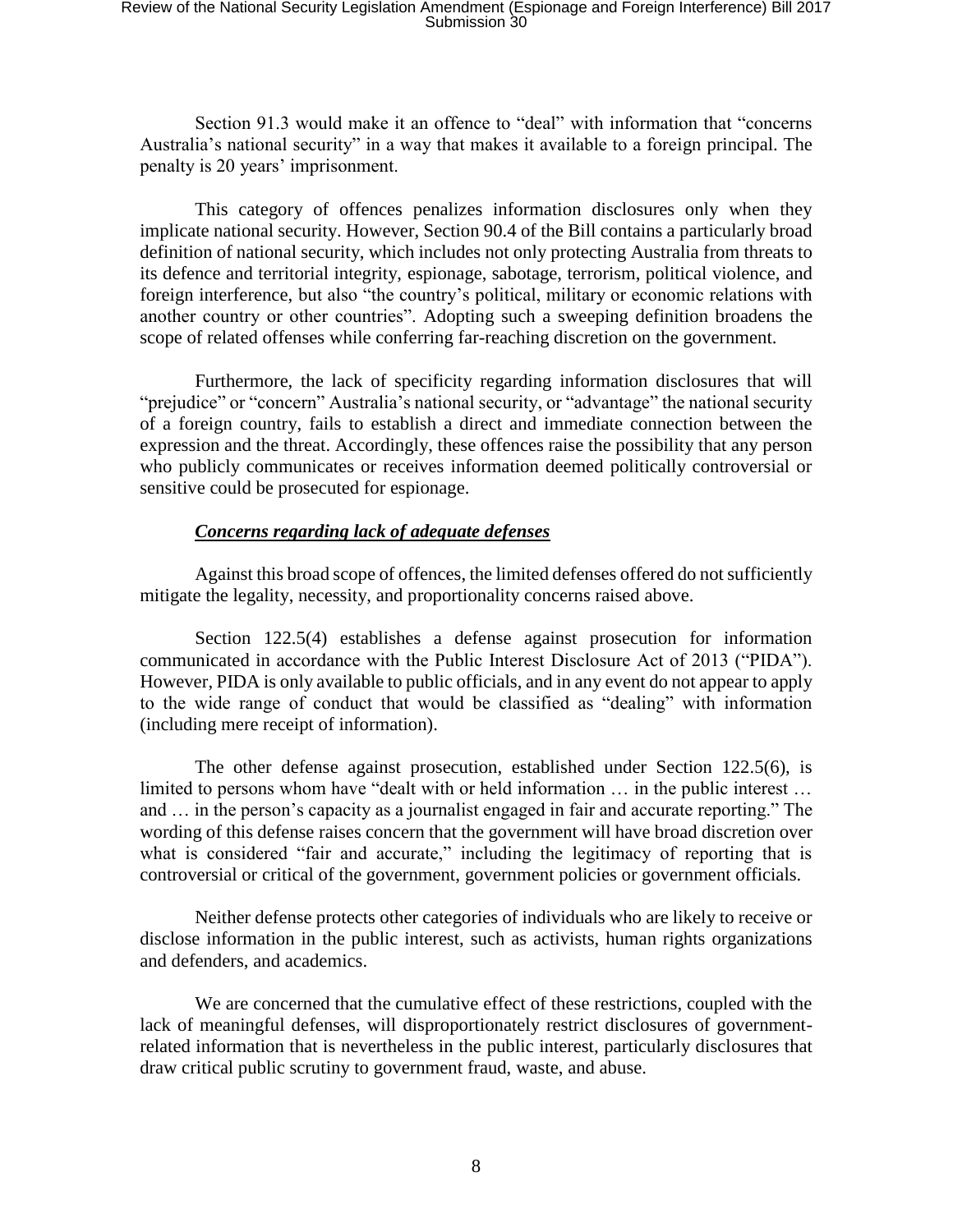We are particularly concerned that these restrictions will disproportionately chill the work of media outlets and journalists, particularly those focused on reporting or investigating government affairs. The lack of clarity concerning these restrictions, coupled with the extreme penalties, may also create an environment that unduly deters and penalizes whistleblowers and the reporting of government wrongdoing more generally.

## **V. RECOMMENDATIONS**

In light of these concerns, we urge the Committee to implement the following recommendations in order to bring the Bill in line with human rights standards:<sup>15</sup>

Ensure that any restriction on improper handling of government information would protect any person who discloses information that he or she reasonably believes, at the time of disclosure, to be true and to constitute a threat or harm to a specified public interest, such as a violation of international law, abuse of authority, waste, fraud, or harm to the environment, public health or public safety;

In the context of public national security disclosures, ensure that restrictions only apply upon the government's showing of a real and identifiable risk of significant harm to a specifically defined national security interest (such as ongoing defense plans or intelligence sources and methods), and that the person disclosing the information did not have a reasonable belief that the public interest in disclosure outweighed this harm;

Ensure that definitions of the scope of protected disclosures are not legalistic or overly broad, and should be easily understandable by potential whistleblowers;

Ensure that the Bill provides for a clear and acceptably narrow definition of the term "national security" in order to reduce the breadth of discretion conferred upon implementing authorities;

Establish internal institutional and external oversight mechanisms that provide effective and protective channels for whistleblowers to motivate remedial action;

Ensure that law enforcement and justice officials, including any government official involved in the classification of information, is trained to ensure adequate implementation of standards establishing protection of the right to access information and the consequent protections of confidentiality of sources and whistleblowers; and

Publicly recognize the contribution sources and whistleblowers make by sharing information of public relevance and condemn attacks against them.

l <sup>15</sup> For a comprehensive list of recommendations pertaining to the protection of public interest disclosures, please refer to A/70/361, *supra* n[. 2.](#page-2-1)